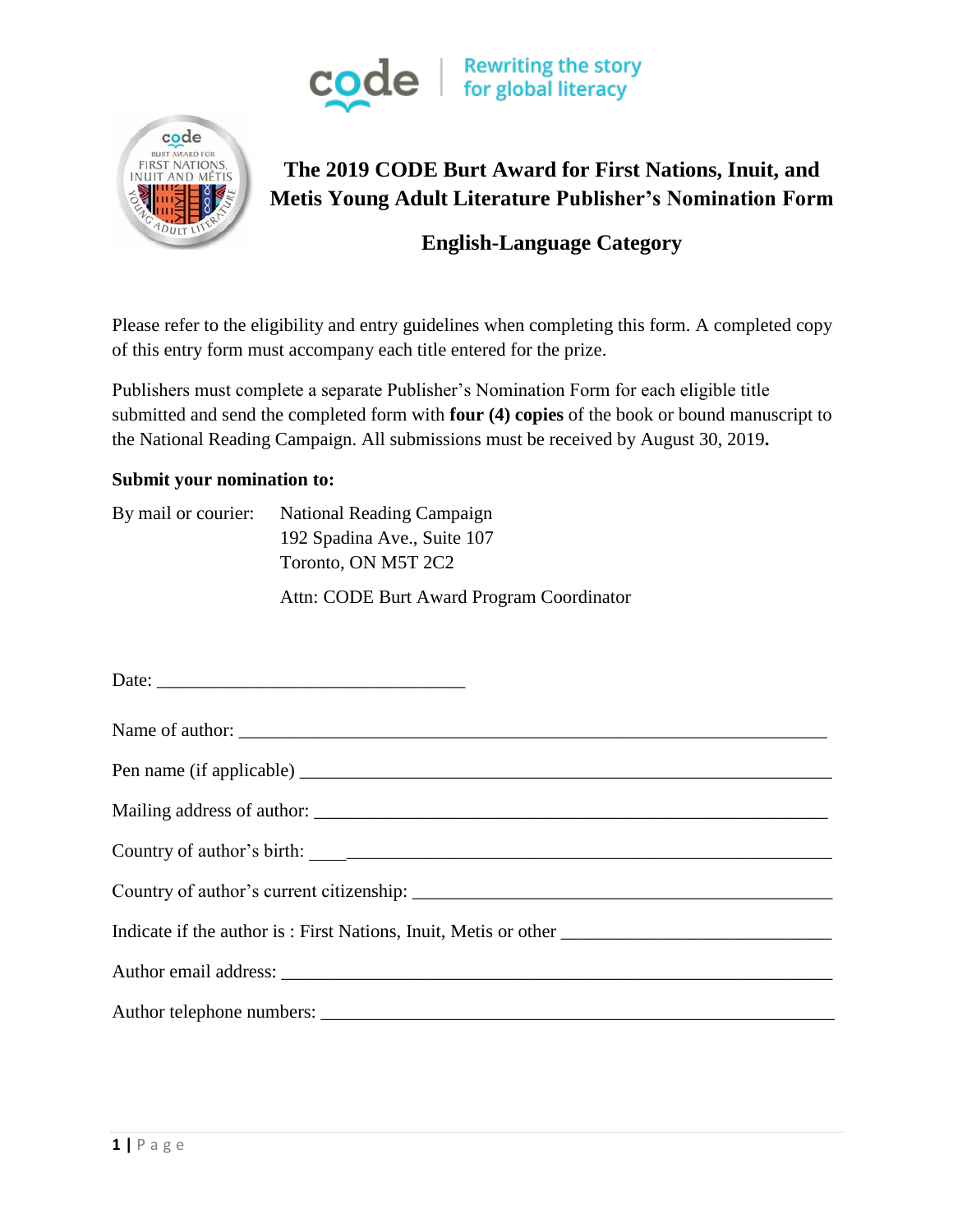

### **Submitting to: English-Language Category** ☐

#### **Description of Eligible Title**

Please send four copies of each eligible title. The books/manuscripts will not be returned to you.

| Word count: $\Box$ $\Box$ Hi/lo designation word count $\Box$                                                                        |
|--------------------------------------------------------------------------------------------------------------------------------------|
| Target age group (select one): $\Box$ 12–13 years $\Box$ 14–16 years $\Box$ 16–18 years                                              |
|                                                                                                                                      |
| $\Box$ Published book $\Box$ Bound manuscript                                                                                        |
| Genre of the book:<br>$\Box$ fiction $\Box$ creative non-fiction $\Box$ graphic novel $\Box$ short story collection<br>$\Box$ Poetry |
|                                                                                                                                      |
| Has this work been translated?                                                                                                       |
|                                                                                                                                      |
| For Graphic Novels or other illustrated books:                                                                                       |
|                                                                                                                                      |
|                                                                                                                                      |
|                                                                                                                                      |
|                                                                                                                                      |
| Indicate if the illustrator is: First Nations, Inuit, Metis, other__________________________________                                 |
| Illustrator email address:                                                                                                           |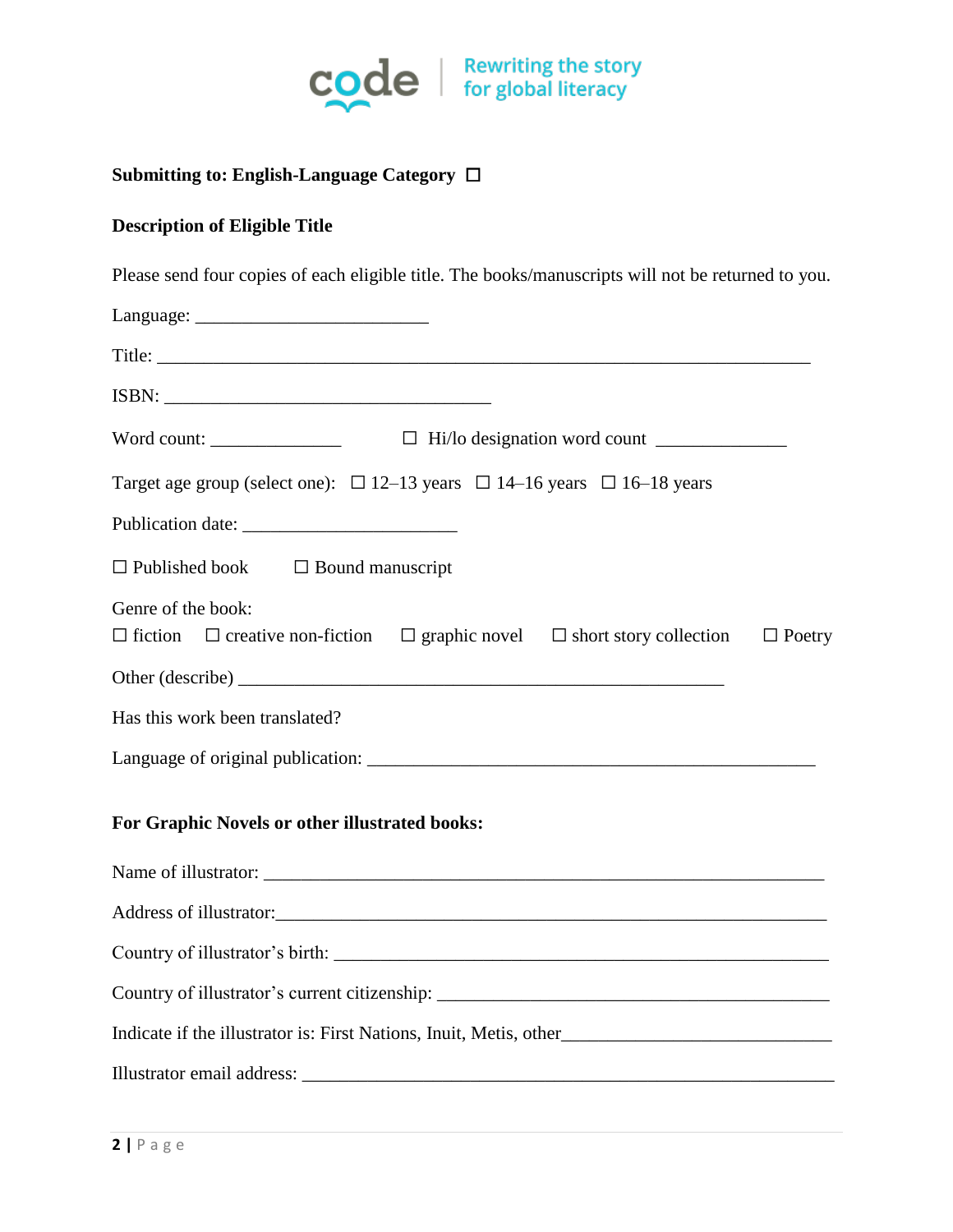

Illustrator telephone numbers: \_\_\_\_\_\_\_\_\_\_\_\_\_\_\_\_\_\_\_\_\_\_\_\_\_\_\_\_\_\_\_\_\_\_\_\_\_\_\_\_\_\_\_\_\_\_\_\_\_\_\_\_\_

# **Publisher's Information**

| Publisher / editor telephone numbers: |
|---------------------------------------|
|                                       |

*Please include a short biographical note (approx. 50-100 words) about the author, including biographical data and information on any previously published work or literary awards.*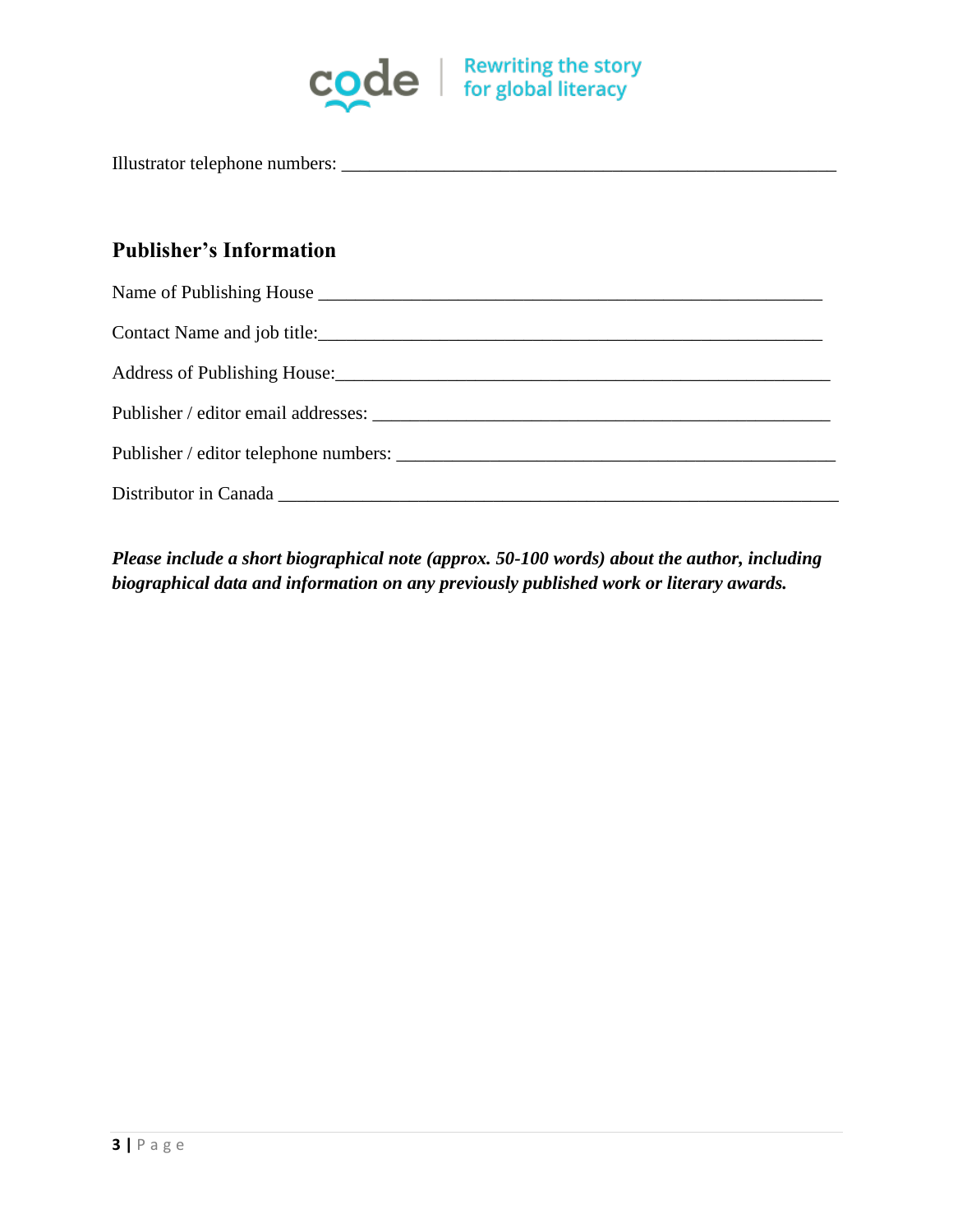

As a representative of the organization,

- I have carefully read the eligibility criteria for this program, which are described in the application guidelines, and the book, the writer, the translator and the illustrator I am nominating meet these criteria.
- I accept the conditions of this program and agree to abide by the National Reading Campaign Jury decision.
- I agree to provide, if requested to do so, any additional information that the National Reading Campaign Jury requires in order to evaluate this nomination.
- I am aware that the National Reading Campaign will share the names and contact information of winners with CODE and that the names and locations of winners will be announced and published by CODE.
- I agree to keep the results of the competition confidential until CODE makes its official announcement.
- I confirm that the statements in this form are complete and accurate, to the best of my knowledge.
- I agree to allow the CODE Burt Award for First Nations, Inuit, and Metis Young Adult Literature administrators to disclose that this title has been entered for the 2019 competition, and to participate fully in all Award activities as outlined in the terms and conditions.

The undersigned confirm that they have read and will abide by the eligibility guidelines and terms and conditions for the 2019 CODE Burt Award for First Nations, Inuit, and Metis Young Adult Literature.

Signature of the editor/publisher (an original signature is required)

\_\_\_\_\_\_\_\_\_\_\_\_\_\_\_\_\_\_\_\_\_\_\_\_\_\_\_\_\_\_\_\_\_

\_\_\_\_\_\_\_\_\_\_\_\_\_\_\_\_\_\_\_\_\_\_\_\_\_\_\_\_\_\_\_\_\_\_

Date